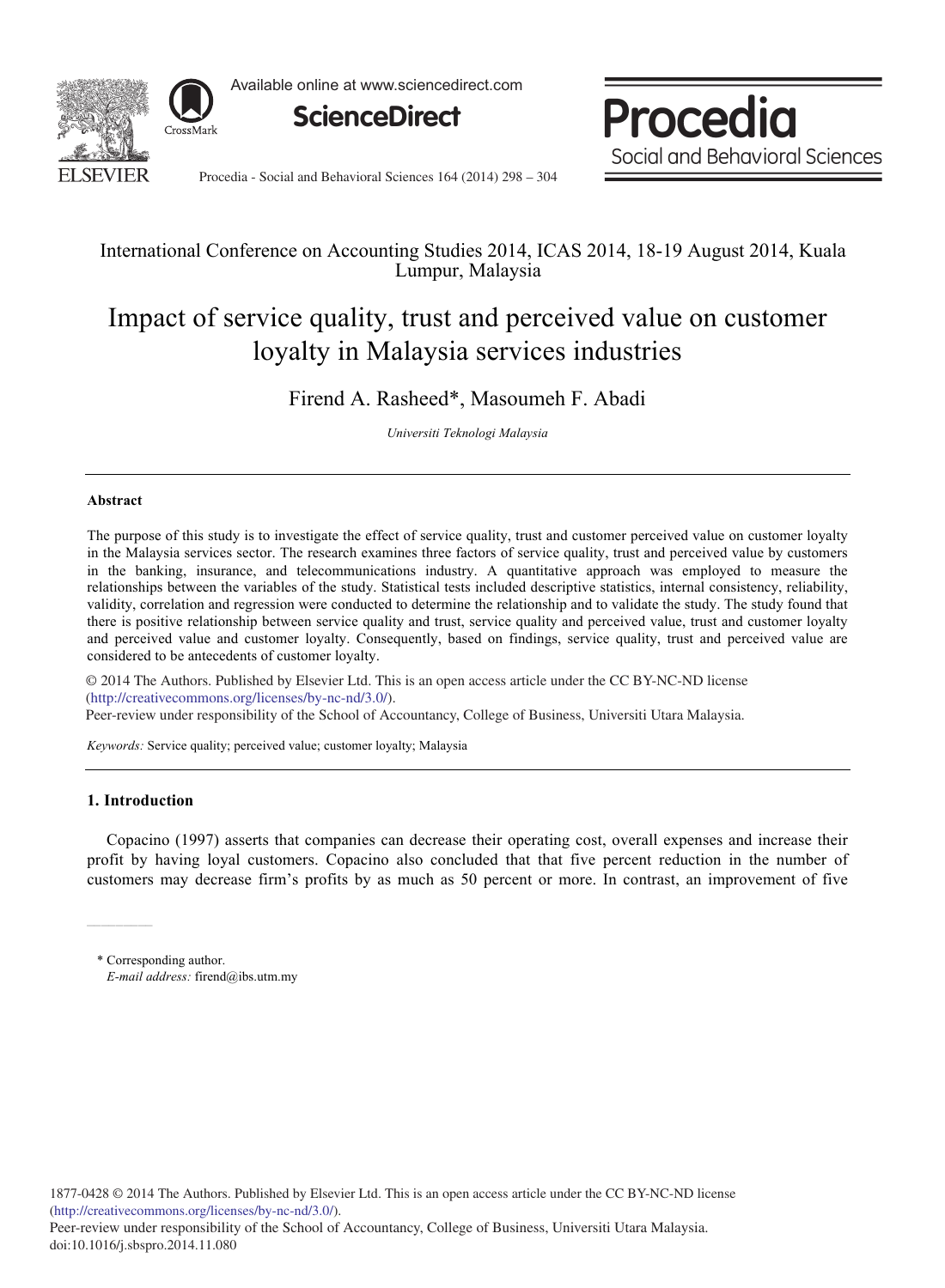percent in loyalty and customer retention, may lead to upturn from 25 percent to 75 percent in the company's profit ([Reichheld & Sasser, 1990](https://www.researchgate.net/publication/13184359_Zero_Defects_Quality_Comes_to_Services?el=1_x_8&enrichId=rgreq-910c8a2a2442a90b272dcd838ce410dd-XXX&enrichSource=Y292ZXJQYWdlOzI3MjM5MDQ3MztBUzozMjA2Nzg5NjY4MjQ5NjJAMTQ1MzQ2NzIzMTQzMw==)). Some evidence by Wills (2009) suggest that the expense of gaining new customers may cost companies to spend five times more than to keep an existing ones. Hence, customer loyalty can contribute to the improvement of corporate revenues and ultimately, profit margins, while decreasing cost expenditures. Such positive relationship is also made by [Reichheld and Teal \(1996\)](https://www.researchgate.net/publication/247926237_The_Loyalty_Effect_The_Hidden_Force_Behind_Growth_Profits_and_Lasting_Value?el=1_x_8&enrichId=rgreq-910c8a2a2442a90b272dcd838ce410dd-XXX&enrichSource=Y292ZXJQYWdlOzI3MjM5MDQ3MztBUzozMjA2Nzg5NjY4MjQ5NjJAMTQ1MzQ2NzIzMTQzMw==). This is primarily caused by the fact that consumers generally tend to be price sensitive in the services sector such as banking and insurance according to [Reichheld and Teal \(1996\)](https://www.researchgate.net/publication/247926237_The_Loyalty_Effect_The_Hidden_Force_Behind_Growth_Profits_and_Lasting_Value?el=1_x_8&enrichId=rgreq-910c8a2a2442a90b272dcd838ce410dd-XXX&enrichSource=Y292ZXJQYWdlOzI3MjM5MDQ3MztBUzozMjA2Nzg5NjY4MjQ5NjJAMTQ1MzQ2NzIzMTQzMw==), who found that 8% of annual sales amongst premium customers is caused by loyalty. Additional factor influencing the increase in annual sales according to [Reichheld & Sasser \(1990\)](https://www.researchgate.net/publication/13184359_Zero_Defects_Quality_Comes_to_Services?el=1_x_8&enrichId=rgreq-910c8a2a2442a90b272dcd838ce410dd-XXX&enrichSource=Y292ZXJQYWdlOzI3MjM5MDQ3MztBUzozMjA2Nzg5NjY4MjQ5NjJAMTQ1MzQ2NzIzMTQzMw==) is the willingness of consumer to repurchase is the perceived positive attitude toward the vendor. This corresponds with Eakuru and Mat (2008) findings, by noting that there is a significant connection between customer loyalty and profitability.

Hence, the relationship between the increase in the number of loyal customers and sales can be used as an indicator of corporate performance as well as its profitability. Berry (1991) concur that improving service quality is a key driver for growth across industries. In fact, one of the key aspects of the relationships between customers and companies is identifies as the perceived value (Kotler, 2005). The value equity and relationship equity (retention equity) are identified by Rust, Zeithaml and Lemon (2001) as two parts of customer equity. [Rust et. al.,](https://www.researchgate.net/publication/31857991_Driving_Customer_Equity_How_Customer_Lifetime_Value_Is_Reshaping_Corporate_Strategy_RT_Rust_VA_Zeithaml_KN_Lemon?el=1_x_8&enrichId=rgreq-910c8a2a2442a90b272dcd838ce410dd-XXX&enrichSource=Y292ZXJQYWdlOzI3MjM5MDQ3MztBUzozMjA2Nzg5NjY4MjQ5NjJAMTQ1MzQ2NzIzMTQzMw==) [\(2001\)](https://www.researchgate.net/publication/31857991_Driving_Customer_Equity_How_Customer_Lifetime_Value_Is_Reshaping_Corporate_Strategy_RT_Rust_VA_Zeithaml_KN_Lemon?el=1_x_8&enrichId=rgreq-910c8a2a2442a90b272dcd838ce410dd-XXX&enrichSource=Y292ZXJQYWdlOzI3MjM5MDQ3MztBUzozMjA2Nzg5NjY4MjQ5NjJAMTQ1MzQ2NzIzMTQzMw==) identifies three key characteristics of value, these are quality, price, and convenience. [Rust et. al., \(2001\)](https://www.researchgate.net/publication/31857991_Driving_Customer_Equity_How_Customer_Lifetime_Value_Is_Reshaping_Corporate_Strategy_RT_Rust_VA_Zeithaml_KN_Lemon?el=1_x_8&enrichId=rgreq-910c8a2a2442a90b272dcd838ce410dd-XXX&enrichSource=Y292ZXJQYWdlOzI3MjM5MDQ3MztBUzozMjA2Nzg5NjY4MjQ5NjJAMTQ1MzQ2NzIzMTQzMw==) further conclude that customers choose companies that provides them with most value. Quality here is identified as materials and services, price consists of financial and non-financial aspects, and convenience, which is a nonfinancial matter and related to the degree of benefit of buying or using a particular product/service ([Rust et al.,](https://www.researchgate.net/publication/31857991_Driving_Customer_Equity_How_Customer_Lifetime_Value_Is_Reshaping_Corporate_Strategy_RT_Rust_VA_Zeithaml_KN_Lemon?el=1_x_8&enrichId=rgreq-910c8a2a2442a90b272dcd838ce410dd-XXX&enrichSource=Y292ZXJQYWdlOzI3MjM5MDQ3MztBUzozMjA2Nzg5NjY4MjQ5NjJAMTQ1MzQ2NzIzMTQzMw==) [2001](https://www.researchgate.net/publication/31857991_Driving_Customer_Equity_How_Customer_Lifetime_Value_Is_Reshaping_Corporate_Strategy_RT_Rust_VA_Zeithaml_KN_Lemon?el=1_x_8&enrichId=rgreq-910c8a2a2442a90b272dcd838ce410dd-XXX&enrichSource=Y292ZXJQYWdlOzI3MjM5MDQ3MztBUzozMjA2Nzg5NjY4MjQ5NjJAMTQ1MzQ2NzIzMTQzMw==)).

#### **2. Objectives of the study**

The objectives of the study are as following:

- 1. To investigate the influence of service quality on customer perceived value in the services sector in Malaysia.
- 2. To probe the influence of service quality on customer's trust.
- 3. To examine the influence of customer perceived value on customer loyalty.
- 4. To examine the effect of customer's trust and loyalty

## **3. Problem statement**

Rust and [Zeithaml \(2001\)](https://www.researchgate.net/publication/31857991_Driving_Customer_Equity_How_Customer_Lifetime_Value_Is_Reshaping_Corporate_Strategy_RT_Rust_VA_Zeithaml_KN_Lemon?el=1_x_8&enrichId=rgreq-910c8a2a2442a90b272dcd838ce410dd-XXX&enrichSource=Y292ZXJQYWdlOzI3MjM5MDQ3MztBUzozMjA2Nzg5NjY4MjQ5NjJAMTQ1MzQ2NzIzMTQzMw==) contended that perceived value provides the basis customer's relationship with a given vendor. If products or services do not meet customer's perceived value, then all plans of the firm are in vane. In the Malaysian setting, there is a need to identify industry perception of customer's perceived value. Specifically, the need to identify the level of managerial awareness and anticipation of their customers perceived values. Although numerous studies have established the impact of service quality on loyalty and customer perceived value and loyalty. Yet, no study have established the impact of service quality, customer perceived value and trust on customer loyalty in the context of Malaysian services industry.

#### **4. Research questions**

- 1. Is there a relationship between service quality and trust in Malaysian services industry?
- 2. Is there a relationship between service quality and customer perceived value in Malaysian services industry?
- 3. Is there a relationship between customer perceived value and customer loyalty in Malaysian services industry?
- 4. Is there relationship between trust and customer loyalty in Malaysian services industry?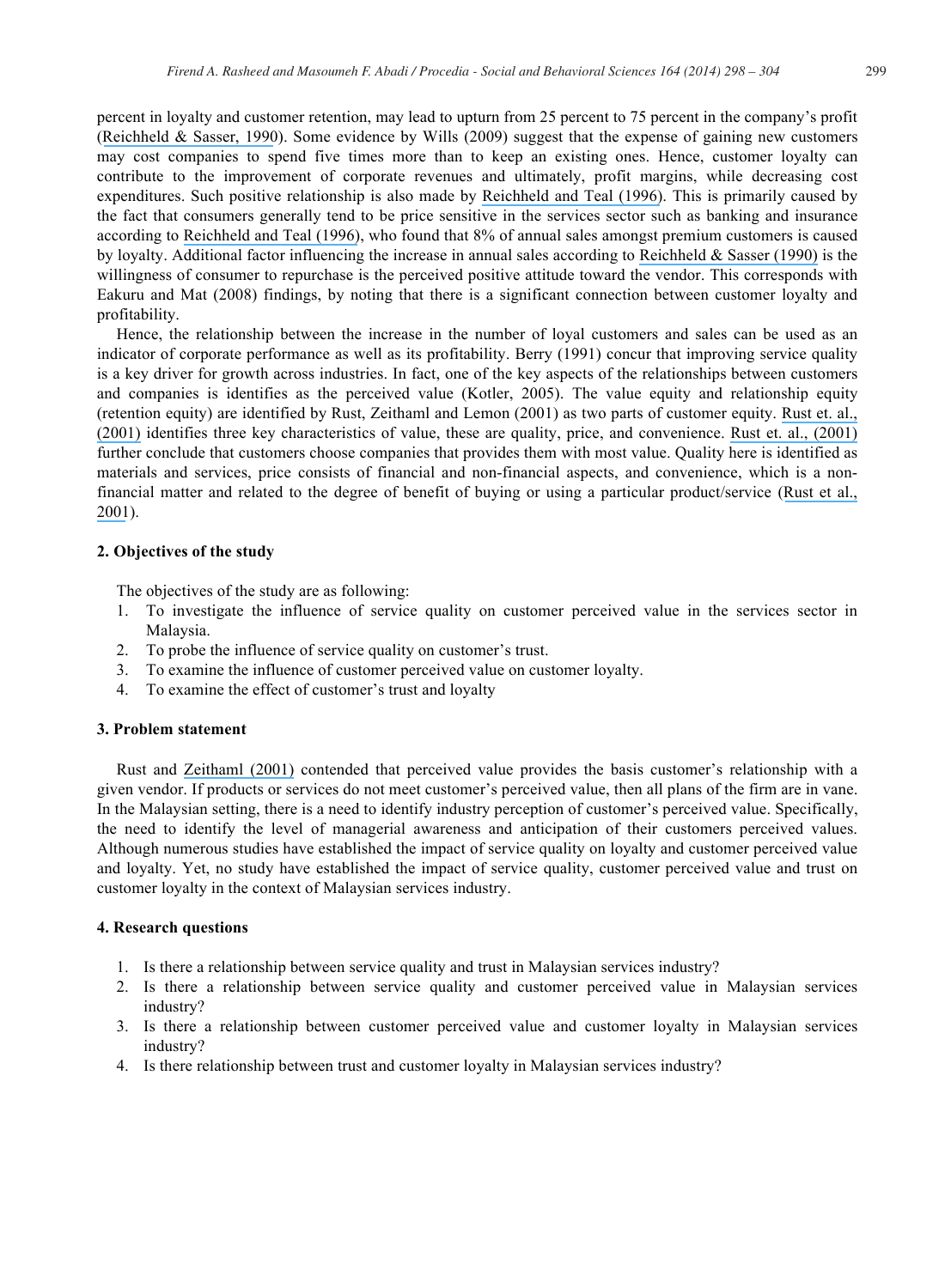#### **5. Significance of the study**

Generally, companies in the services industry work closely with their customers to determine competitive pricing indicators; service quality indicators along with other anticipatory factors that help determine future need and services. However, in Malaysia there are numerous complaints that the services sector is no match to that of Singapore, Japan or other industrial economies. Hence, this research will help determine key factors contributing to such perception in an attempt to highlight probable causes. And whether managers in the services industry are aware of consumer's perceptions regarding key value determinants, such as awareness of current market position, segmentation, service quality, and reactions to such perceptions in order to improve customer perceived value, trust and service quality.

#### **6. Literature review**

Eakuru and Mat (2008) argue that creating a strong link with customers with the intention of increasing customer loyalty is a main priority for most firms. Reichheld and Teal (1996) corresponds to this view by stating that better service develops a positive word of mouth and ultimately repurchasing that leads to higher contribution to profitability. Morgan and Hunt (1994) also corresponds to this view, while Fred and Christine (2003) observed that value and better service creates mutually beneficial relationship between the firm and customers. Furthermore, many researchers have identified customer loyalty as a primary driver to organizational success. A significant study is done by Lam and Burton (2006) that suggests that loyal customers tend to have higher likelihood of repurchasing from a supplier than non-loyal customers. They further suggest that loyal customers significantly contribute to market share growth.

This conclusion is also shared by Lam and Burton (2006), Wills (2009), and Yap, Ramayah and Shahidan (2012). Bennet and Rundle-Thiele (2002) described loyalty as customers' intention towards a firm as a function and undergoes a psychological process. Two dimensions are defined for customer loyalty: behavioral and attitudinal. Attitudinal dimension refers to parameters such as repurchasing imagination, resistant to buy to other firms, tend to introduce, persist and persuade the others to use a company's specific product or service ([Parasuraman, Leonard, & Zeithaml, 1991](https://www.researchgate.net/publication/229747903_Perceived_service_quality_as_a_customer-based_performance_measure_An_empirical_examination_of_organizational_barriers_using_an_extended_service_quality_model?el=1_x_8&enrichId=rgreq-910c8a2a2442a90b272dcd838ce410dd-XXX&enrichSource=Y292ZXJQYWdlOzI3MjM5MDQ3MztBUzozMjA2Nzg5NjY4MjQ5NjJAMTQ1MzQ2NzIzMTQzMw==)). Behavioral dimension refers to a behavior of customers on repurchase and illustrates a priority for services or products ([Dick & Basu, 1994](https://www.researchgate.net/publication/245826000_Customer_Loyalty_toward_an_Integrated_conceptual_Framework_J_Acad_Mark_Sci?el=1_x_8&enrichId=rgreq-910c8a2a2442a90b272dcd838ce410dd-XXX&enrichSource=Y292ZXJQYWdlOzI3MjM5MDQ3MztBUzozMjA2Nzg5NjY4MjQ5NjJAMTQ1MzQ2NzIzMTQzMw==)).The reason being, is that behavioral dimension can drive customers to the repurchase of products and the utilization of services from vendors. Hence, consumers tendency to commit is higher over time (Lee, Lee, & Feick, 2001). Jacoby (1971) believed that repeating purchase is an indication of some classic key factors of attitude, which he considers to be "effectiveness", "evaluative", "cognitive", and "dispositional". The loyalty is specified by Jacoby to be the amount of customers' service choice, switching tendency, purchase's regularity and the overall shopping. Commitment and repurchasing decision therefore is influenced by customers' loyalty (Bowen & Chen, 2001).

Service quality generally refers to firms' ability to deliver services in accordance to customer's level of expectation Parasuraman et al., (1985). The expectation is categorized by the gap between customers' desires or wants, firms offerings, and customer's post-purchase feelings (Parasuraman et al., 1988). This framework consists of twenty-two items that was derived from several focus groups with customers representing various areas of the service sector. The difference between service qualities can be measured as the degree of difference between one customer's expectations toward the service offered for each quality dimension or items. The following are the five dimensions that Parasuraman used in his research ([Parasuraman et al., 1991](https://www.researchgate.net/publication/229747903_Perceived_service_quality_as_a_customer-based_performance_measure_An_empirical_examination_of_organizational_barriers_using_an_extended_service_quality_model?el=1_x_8&enrichId=rgreq-910c8a2a2442a90b272dcd838ce410dd-XXX&enrichSource=Y292ZXJQYWdlOzI3MjM5MDQ3MztBUzozMjA2Nzg5NjY4MjQ5NjJAMTQ1MzQ2NzIzMTQzMw==)); responsiveness, reliability, empathy, assurance, and tangibility. Further research studies have also confirms the above findings that there is a significant positive relationship between service quality and perceived value. Value or perceived quality can be defined as the assessment of the difference in perception between actual service performed and customers' expectations ([Cronin,](https://www.researchgate.net/publication/274561018_A_Strategy_for_Tourism_and_Sustainable_Developments?el=1_x_8&enrichId=rgreq-910c8a2a2442a90b272dcd838ce410dd-XXX&enrichSource=Y292ZXJQYWdlOzI3MjM5MDQ3MztBUzozMjA2Nzg5NjY4MjQ5NjJAMTQ1MzQ2NzIzMTQzMw==)  [1990;](https://www.researchgate.net/publication/274561018_A_Strategy_for_Tourism_and_Sustainable_Developments?el=1_x_8&enrichId=rgreq-910c8a2a2442a90b272dcd838ce410dd-XXX&enrichSource=Y292ZXJQYWdlOzI3MjM5MDQ3MztBUzozMjA2Nzg5NjY4MjQ5NjJAMTQ1MzQ2NzIzMTQzMw==) Brady & Hult, 2000; [Zeithaml, 1988](https://www.researchgate.net/publication/282671247_Consumer_Perceptions_of_Price_Quality_and_Value_A_Means-End_Model_and_Synthesis_of_Evidence?el=1_x_8&enrichId=rgreq-910c8a2a2442a90b272dcd838ce410dd-XXX&enrichSource=Y292ZXJQYWdlOzI3MjM5MDQ3MztBUzozMjA2Nzg5NjY4MjQ5NjJAMTQ1MzQ2NzIzMTQzMw==)).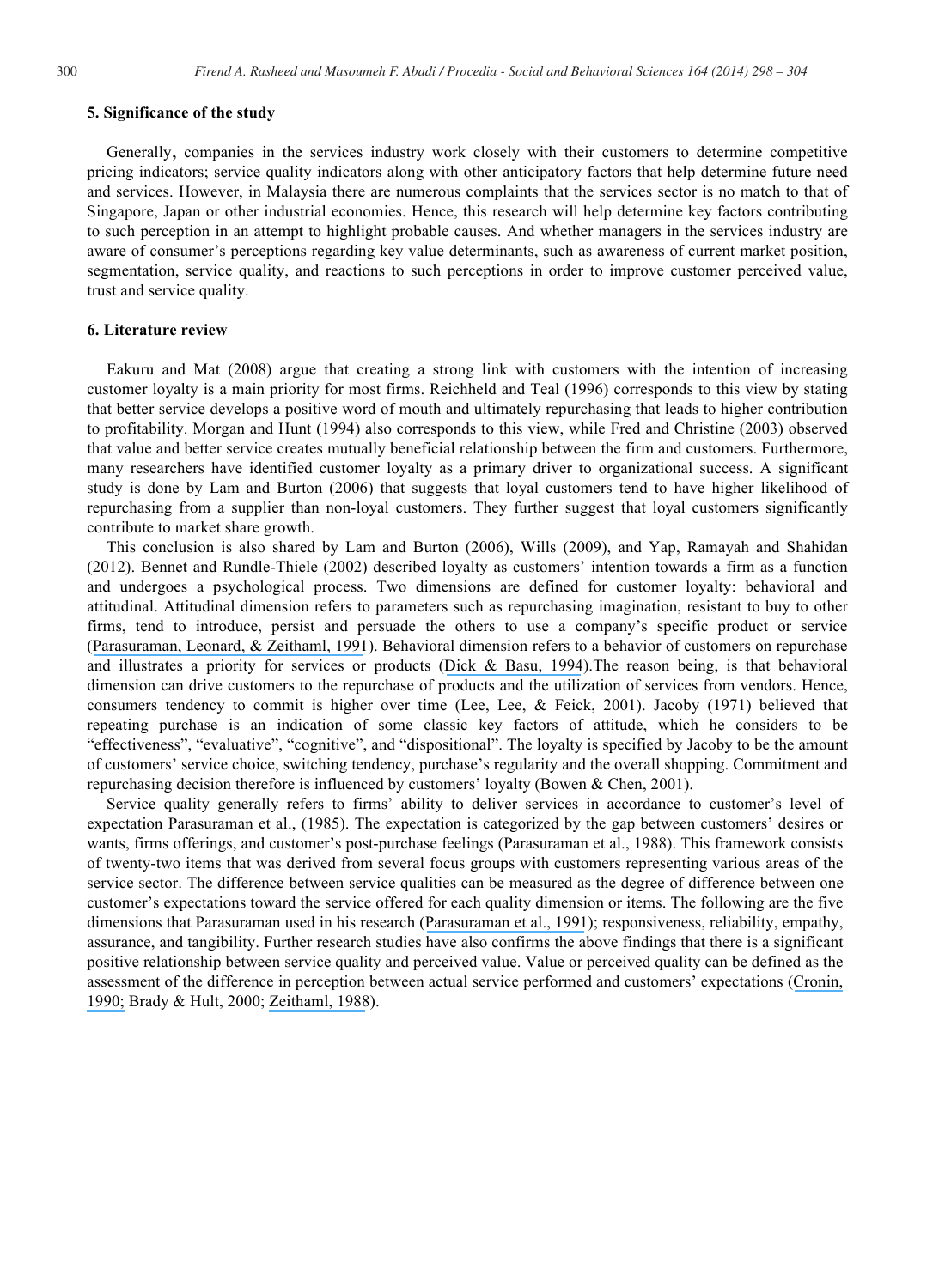#### **7. Theoretical framework**

The framework that influenced the work of this research is the measurement of customer behavioral purposes for service or product in a loyalty scheme by (Zeithaml, Berry & Parasuraman, 1996). This provides a multidimensional framework in which four dimensions identified by Zeithaml et al., which is; loyal consumers (in a service) that can drive high purchases target, less sensitivity in price aspects, giving some valuable feedback to the firm, and to incur higher frequency of purchases without switching.

The three theoretical methods that define customer loyalty as perceived in this research are viewed from the intangible perspectives. Loyalty is therefore viewed by the researchers to utilize the following three approaches; "Attitudinal Approach" by Bennett and Rundle-Thiele (2002), "Behavioral Approach", and "Composite Approach" by ([Dick & Basu, 1994;](https://www.researchgate.net/publication/245826000_Customer_Loyalty_toward_an_Integrated_conceptual_Framework_J_Acad_Mark_Sci?el=1_x_8&enrichId=rgreq-910c8a2a2442a90b272dcd838ce410dd-XXX&enrichSource=Y292ZXJQYWdlOzI3MjM5MDQ3MztBUzozMjA2Nzg5NjY4MjQ5NjJAMTQ1MzQ2NzIzMTQzMw==) [Oliver Richard, 1997](https://www.researchgate.net/publication/243771691_Satisfaction_A_Behavioral_Perspective_on_The_Consumer?el=1_x_8&enrichId=rgreq-910c8a2a2442a90b272dcd838ce410dd-XXX&enrichSource=Y292ZXJQYWdlOzI3MjM5MDQ3MztBUzozMjA2Nzg5NjY4MjQ5NjJAMTQ1MzQ2NzIzMTQzMw==)).

#### **8. Hypotheses**

There are four hypotheses that are defined by the relations between variables identified in the framework.

H1: There is positive relationship between service quality and trust.

H2: There is positive relationship between service quality and perceived value.

H3: There is positive relationship between trust and customer loyalty.

H4: There is positive relationship between perceived value and customer loyalty

# **9. Methodology**

A quantitative survey research study was conducted and included multiple services industries to measure the relationships between the variables identified in the literature review. Questions included in the survey were adopted on the bases of how value and trust influence loyalty in ([Karjaluoto et al., 2012](https://www.researchgate.net/publication/257162852_How_value_and_trust_influence_loyalty_in_wireless_telecommunications_industry_Telecommun_Policy?el=1_x_8&enrichId=rgreq-910c8a2a2442a90b272dcd838ce410dd-XXX&enrichSource=Y292ZXJQYWdlOzI3MjM5MDQ3MztBUzozMjA2Nzg5NjY4MjQ5NjJAMTQ1MzQ2NzIzMTQzMw==)) and user's perceived service quality. The questionnaire was designed base on Likert scale and was adopted from prior research studies with high levels of reliability (CronBach Alpha all above 0.7). The questionnaire was distributed amongst subscribers of multiple telecommunications provider, insurance services, and banking at various locations in Kuala Lumpur. Each respondent was asked to participate in the study by answer the questionnaire based on recent transaction with the service provider. The first part of the survey was classified into four dimensions. These four dimensions are consisted of Service Quality (SQ), Customer Perceived Value (CPV), Trust (T) and Customer Loyalty (CL). The survey questionnaire design is derived from multiple-item measurement scales. The measuring scale of items was Likert Scale analyses in a Five Point Scale where number 1 stands for strongly disagree (Completely Disagree) and number 5 stands for strongly agree (Completely Agree) and number 3 stands for no opinion or not important (Natural Opinion).

## **10. Analyses and findings**

Descriptive statistics (frequency, mean and standard deviation) were performed to examine customer's socialdemographic characteristics. Descriptive analyses were also performed to examine data distribution, potential problems and the statistical assumptions of parameters.

Descriptive statistics of service quality (SQ) dimension was measured with eight items as suggested by [Negi](https://www.researchgate.net/publication/238193427_User) [\(2009\)](https://www.researchgate.net/publication/238193427_User). In this part, the highest score of SQ represents the best service quality. SQ6 was an item that had the highest score, which indicated "Service provider will have sufficient in different geographic areas" (Mean = 3.67) and Std. Deviation = .889). Whereas SQ8 with "I believe the service provider offers excellent services was the item that had the lowest score" (Mean = 3.38 and Std. Deviation = .929).

Descriptive statistics of the "Trust" dimension was measured by five items (from T1 to T5), which is attributed to Eakuru & Mat (2008). The highest score of Trust defines the highest trust level of service provider. The average score of trust that collected from subscribers was 3.47 and the total score was 17.35. The highest score that appointed by customers was "My service provider is very reliable" (Mean=3.59 and Std. Deviation=.813). The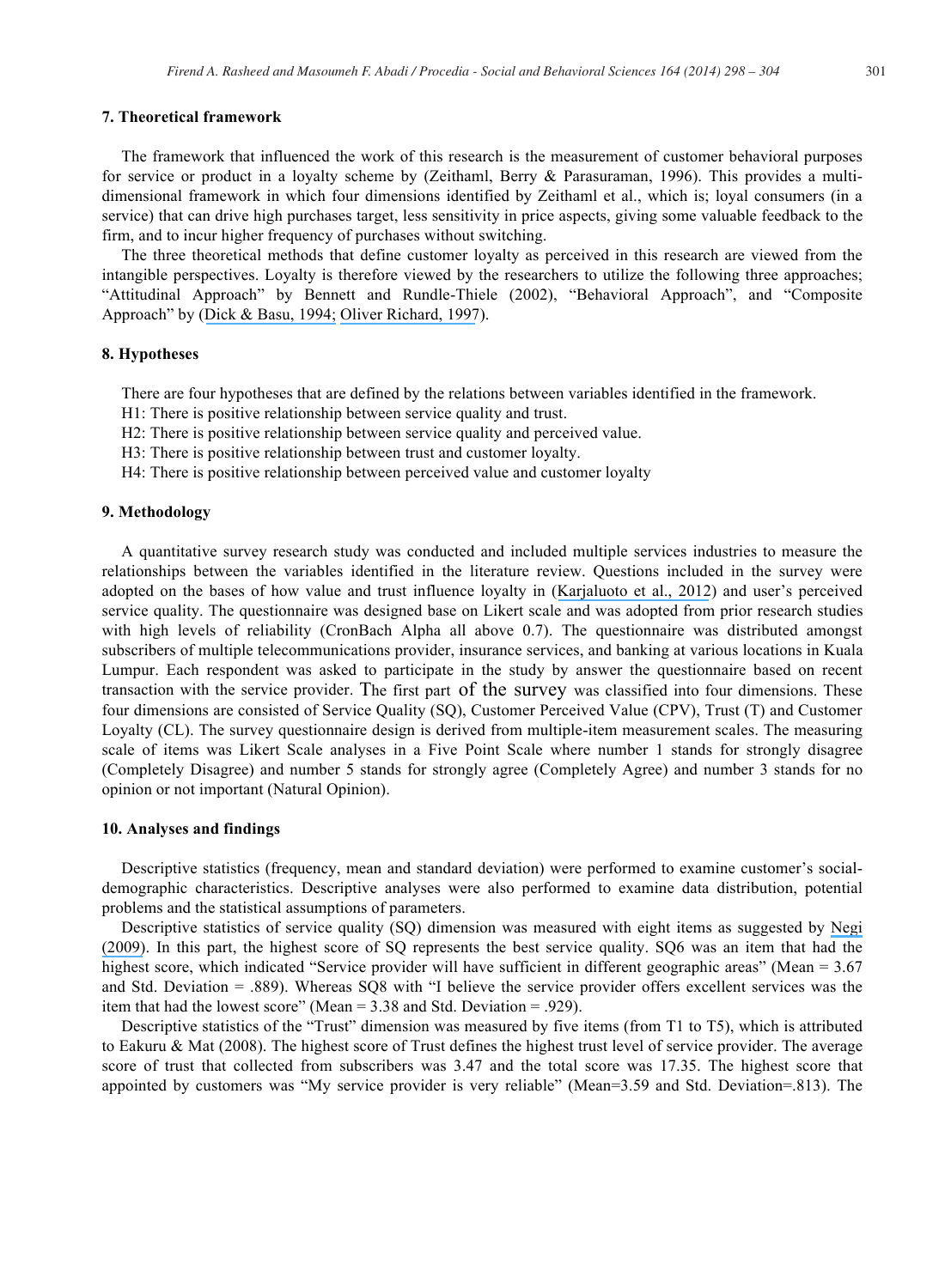lowest score was for "My service provider is very honest" (Mean=3.36 and Std. Deviation =.852). The Table 4.4 reveals the detail of descriptive analysis for customer's Trust.

Descriptive statistics of the perceived value dimension consists of five questions, which were recommend by Eakuru and Mat (2008). The total score calculated by customer perceived value item was 16.68. The average score obtained by service subscribers was 3.336. The last question (PV5) was "I enjoy using this service provider" which got the highest score (Mean = 3.54 and St. Deviation = .879). Table 4.5 demonstrates the detail of descriptive analysis for customer perceived value.

Descriptive statistics of customer loyalty dimension was stated by eight items (from CL1 to CL8) as suggested by Eakuru and Mat (2008). The highest score of customer loyalty expresses the highest loyalty intention level by service subscribers. The average score of customer loyalty, which stressed by customers, was 3.38 and the total score was 27.06.

Kaiser Meyer Olkin (KMO) test and Bartlestt's test are convenient options to measure sampling adequacy. The sample is adequate if KMO value is more than 0.7, and is inadequate if less than .50. The KMO test one whether or not enough items are predicted by each factor. In addition, Bartlett's should be significant value (i.e., a significant value of less than .05). This means that the variables are correlated very sufficient to provide a convenient basis for factor analysis (Barrett & Morgan Jr, 2005).

Table 1 shows that the KMO test was greater than .70 except perceived value. It was more than .50, which is considered to be reasonable. In addition, all Bertlett's tests were greater than .05, which is significant.

 $T_{\rm eff}$  1.  $T_{\rm eff}$   $\sim$  1. Bertlett  $T_{\rm eff}$ 

| Construct        | <b>KMO and Bartlett's Test</b> |    |            |  |
|------------------|--------------------------------|----|------------|--|
|                  | <b>KMO</b> adequacy            | df | $Sig.$ (p) |  |
| Service Quality  | .879                           | 28 | 0.000      |  |
| Trust            | .822                           |    | 0.000      |  |
| Perceived Value  | .627                           |    | 0.000      |  |
| Customer Lovalty | 917                            | 21 | 0.000      |  |

Of the eight items in customer loyalty, only one item (CL6) was removed. Factor loading ranged from .570 to .965 for customer loyalty. Additionally, service quality had eight items, but no item was removed. The range was .411 to .980 for service quality. Furthermore, one of five items the variable trust was removed (T5). The range of trust was .841 to .922. Two items of perceived value were removed (PV1, PV5). In addition, the range of perceived value was .463 to .909. Principal axis factor analysis with Promax rotation was also performed as shown in Table 2. to assess the underlying structure for the 26 items. Four factors were requested, because the items were designed to index four constructs: Service Quality, Trust, Customer Perceived value and Customer Loyalty. After rotation, the first factor accounted for 46.269 % of the variance, the second factor accounted for 10.396 %, the third factor accounted 6.024 % and fourth factor 5.249 %. Table 4.8 displays the items and values loading for the rotated factors, omitting loading values less than .4 for improving clarity.

| Component | <b>Extraction Sums of Squared Loadings</b> |               |              |  |
|-----------|--------------------------------------------|---------------|--------------|--|
|           | Total                                      | % of Variance | Cumulative % |  |
|           | 10.179                                     | 46.269        | 46.269       |  |
|           | 2.287                                      | 10.396        | 56.665       |  |
|           | 1.325                                      | 6.024         | 62.689       |  |
|           | .155                                       | 5.249         | 67.938       |  |

Hypothesis H1 proposed that there is a positive relationship between service quality and trust. Therefore, simple regression analysis was applied to test the direct relationship between service quality and trust. As shown in the table5,  $R = 0.640$  and R Square is equal to .409. It can mean that 40.9 percent of variation in trust can be described by service quality. Hypothesis H2 proposes that there is a positive relationship between service quality and perceived value. Therefore, simple regression analysis was applied to test the direct relationship between service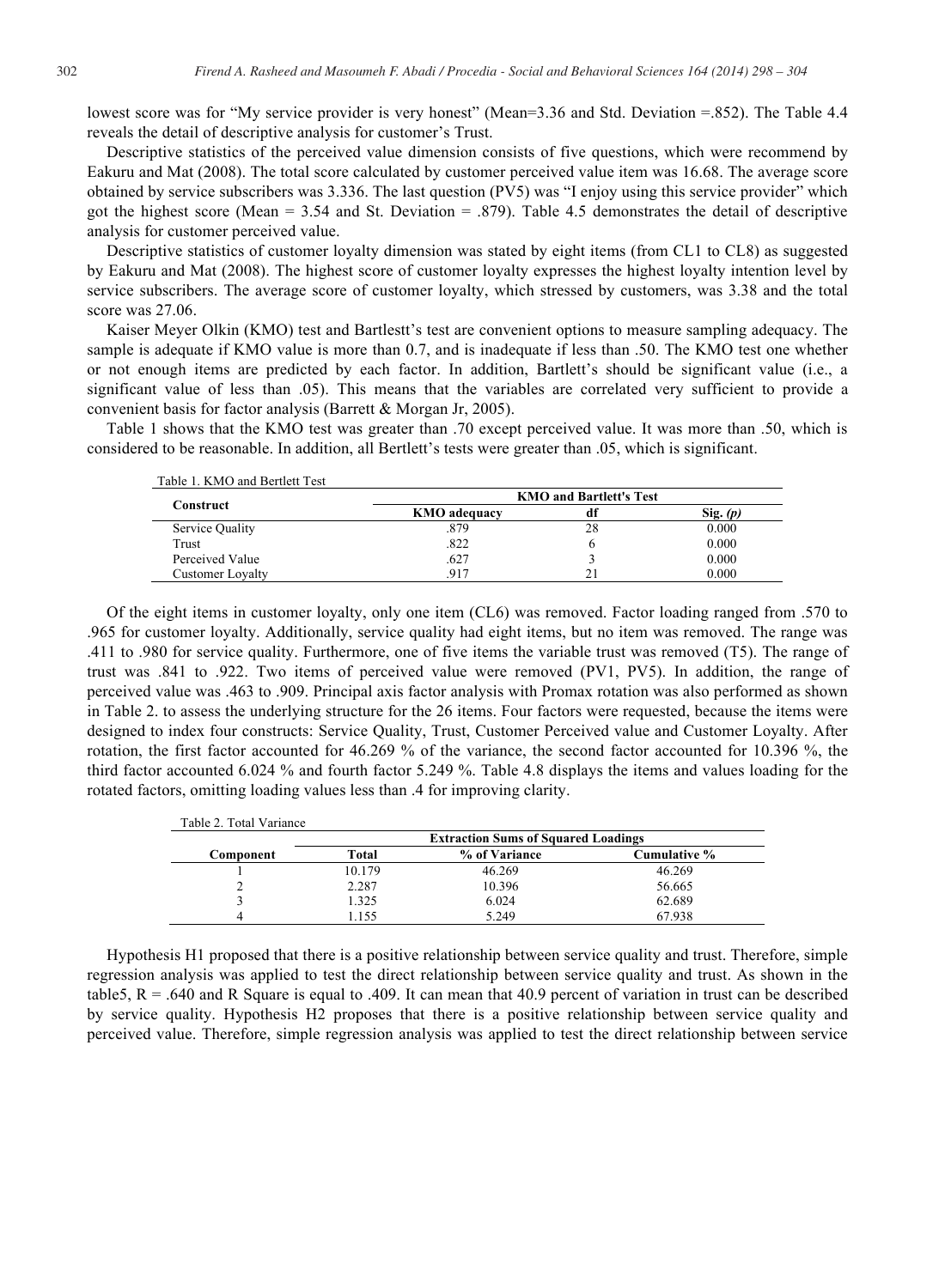quality and perceived value. As shown in the table 6,  $R = 0.326$  and R Square is equal to .106. It can mean that 32.6 percent of variation in perceived value can be described by service quality. Hypothesis H3 proposed that there is a positive relationship between Trust and Customer Loyalty. Therefore, simple regression analysis was applied to test the direct relationship between Trust and Customer Loyalty. As shown in Table 7, R = .549 and R Square is equal to .353. It means that 35.3 percent of variation in Customer Loyalty can be described by Trust. Hypothesis H4, suggests there is a positive relationship between Perceived Value and Customer Loyalty. Therefore, simple regression analysis was applied to test the direct relationship between Perceived Value and Customer Loyalty. As shown in Table 8,  $R = .682$  and R Square is equal to .465. It can be given the meaning that 46.5 percent of variation in customer loyalty can be described by perceived value. The above analyses shows that there is a positive relationship between service quality and trust, and service quality and perceived value. In addition, there is a positive relationship between trust and customer loyalty and also perceived value and customer loyalty in the services sector. However, each hypothesis has provided a different measure of the strength. Overall, it appears to suggest an acceptable relationship between service quality and customer loyalty.

The results of this study shows that the relationship between service quality and trust is stronger than service quality and perceived value while, the relationship between perceived value and customer loyalty is stronger than trust and customer loyalty. Additionally, the scale reliability was confirmed for service quality, trust, perceived value and customer loyalty. The findings of this study provide us with the understanding of the key drivers of consumer loyalty. The results of this study also show that improving service quality leads to increase appropriate customer loyalty among subscribers of various services, and customers desire to deal with service providers that provide excellent services with reasonable prices. The findings of the study indicate that good service quality could cause customer perceived value and trust and customer perceived value and trust lead to increasing loyal customer. In other words, the managers could improve customer perceived value and trust by emphasizing on service quality and consequently gain customers that are more loyal. A perceived superior value by customer is widely accepted to be a competitive advantage for the firm. Moreover, it is valid to suggest that customers' loyalty may have a significant impact on the revenue of the Malaysian services sector. Hence, while managers attempt to create profitable strategies for the company and try to develop larger market share, they should not forget the importance of customer loyalty. Attention should be given to loyalty of customer in strategy development to maintain service quality, improve trust and increase customer perceived value.

#### **References**

Barrett, K. C., & Morgan Jr, G. A. (2005). *SPSS for intermediate statistics: Use and interpretation*: Psychology Press.

Berry, P. (1991). *Marketing services. Competing through quality*: Free Press.

Bennett, R., & Rundle-Thiele, S. (2002). A comparison of attitudinal loyalty measurement approaches. *The Journal of Brand Management, 9*(3), 193-209.

[Bhattacharya, C. B., & Sen, S. \(2003\). Consumer-company identification: a framework for understanding consumers' relationships with](https://www.researchgate.net/publication/245781426_Consumer-Company_Identification_A_Framework_for_Understanding_Consumers) companies. *[Journal of marketing](https://www.researchgate.net/publication/245781426_Consumer-Company_Identification_A_Framework_for_Understanding_Consumers)*, 76-88.

Bowen, J. T., & Chen, S.-L. (2001). The relationship between customer loyalty and customer satisfaction. *International journal of contemporary hospitality management, 13*(5), 213-217.

Copacino, W. C. (1997). *Supply chain management: The basics and beyond* (Vol. 1): CRC Press.

[Cronin, L. \(1990\). A strategy for tourism and sustainable developments.](https://www.researchgate.net/publication/274561018_A_Strategy_for_Tourism_and_Sustainable_Developments?el=1_x_8&enrichId=rgreq-910c8a2a2442a90b272dcd838ce410dd-XXX&enrichSource=Y292ZXJQYWdlOzI3MjM5MDQ3MztBUzozMjA2Nzg5NjY4MjQ5NjJAMTQ1MzQ2NzIzMTQzMw==) *World Leisure & Recreation, 32*(3), 12-18.

[Dick, A. S., & Basu, K. \(1994\). Customer loyalty: toward an integrated conceptual framework.](https://www.researchgate.net/publication/245826000_Customer_Loyalty_toward_an_Integrated_conceptual_Framework_J_Acad_Mark_Sci?el=1_x_8&enrichId=rgreq-910c8a2a2442a90b272dcd838ce410dd-XXX&enrichSource=Y292ZXJQYWdlOzI3MjM5MDQ3MztBUzozMjA2Nzg5NjY4MjQ5NjJAMTQ1MzQ2NzIzMTQzMw==) *Journal of the academy of marketing science, 22*[\(2\), 99-113.](https://www.researchgate.net/publication/245826000_Customer_Loyalty_toward_an_Integrated_conceptual_Framework_J_Acad_Mark_Sci?el=1_x_8&enrichId=rgreq-910c8a2a2442a90b272dcd838ce410dd-XXX&enrichSource=Y292ZXJQYWdlOzI3MjM5MDQ3MztBUzozMjA2Nzg5NjY4MjQ5NjJAMTQ1MzQ2NzIzMTQzMw==) 

Eakuru, N., & Mat, N. K. N. (2008). The application of structural equation modeling (SEM) in determining the antecedents of customer loyalty in banks in South Thailand. *The Business Review, Cambridge, 10*(2), 129-139.

Fred, R., & Christine, D. (2003). Loyalty: A prescription for cutting costs. *Marketing Management, 12*(5), 24.

Kotler, P. (2005). *According to Kotler: The world's foremost authority on marketing answers your questions*: Amacom.

Jacoby, J. (1971). A model of multi-brand loyalty. *Journal of advertising research, 11*(3), 25-31.

[Karjaluoto, H., Jayawardhena, C., Leppäniemi, M., & Pihlström, M. \(2012\). How value and trust influence loyalty in wireless](https://www.researchgate.net/publication/257162852_How_value_and_trust_influence_loyalty_in_wireless_telecommunications_industry_Telecommun_Policy?el=1_x_8&enrichId=rgreq-910c8a2a2442a90b272dcd838ce410dd-XXX&enrichSource=Y292ZXJQYWdlOzI3MjM5MDQ3MztBUzozMjA2Nzg5NjY4MjQ5NjJAMTQ1MzQ2NzIzMTQzMw==) telecommunications industry. *[Telecommunications Policy, 36](https://www.researchgate.net/publication/257162852_How_value_and_trust_influence_loyalty_in_wireless_telecommunications_industry_Telecommun_Policy?el=1_x_8&enrichId=rgreq-910c8a2a2442a90b272dcd838ce410dd-XXX&enrichSource=Y292ZXJQYWdlOzI3MjM5MDQ3MztBUzozMjA2Nzg5NjY4MjQ5NjJAMTQ1MzQ2NzIzMTQzMw==)*(8), 636-649.

[Lam, R., & Burton, S. \(2006\). SME banking loyalty \(and disloyalty\): a qualitative study in Hong Kong.](https://www.researchgate.net/publication/240257903_SME_banking_loyalty_and_disloyalty_A_qualitative_study_in_Hong_Kong?el=1_x_8&enrichId=rgreq-910c8a2a2442a90b272dcd838ce410dd-XXX&enrichSource=Y292ZXJQYWdlOzI3MjM5MDQ3MztBUzozMjA2Nzg5NjY4MjQ5NjJAMTQ1MzQ2NzIzMTQzMw==) *International Journal of Bank [Marketing, 24](https://www.researchgate.net/publication/240257903_SME_banking_loyalty_and_disloyalty_A_qualitative_study_in_Hong_Kong?el=1_x_8&enrichId=rgreq-910c8a2a2442a90b272dcd838ce410dd-XXX&enrichSource=Y292ZXJQYWdlOzI3MjM5MDQ3MztBUzozMjA2Nzg5NjY4MjQ5NjJAMTQ1MzQ2NzIzMTQzMw==)*(1), 37 52.

Lee, J., Lee, J., & Feick, L. (2001). The impact of switching costs on the customer satisfaction-loyalty link: mobile phone service in France. *Journal of services marketing, 15*(1), 35-48.

Morgan, R. M., & Hunt, S. D. (1994). The commitment-trust theory of relationship marketing. *The journal of marketing*, 20-38.

Negi, R. (2009). User's perceived service quality of mobile communications: experience from Ethiopia. *International Journal of Quality &*